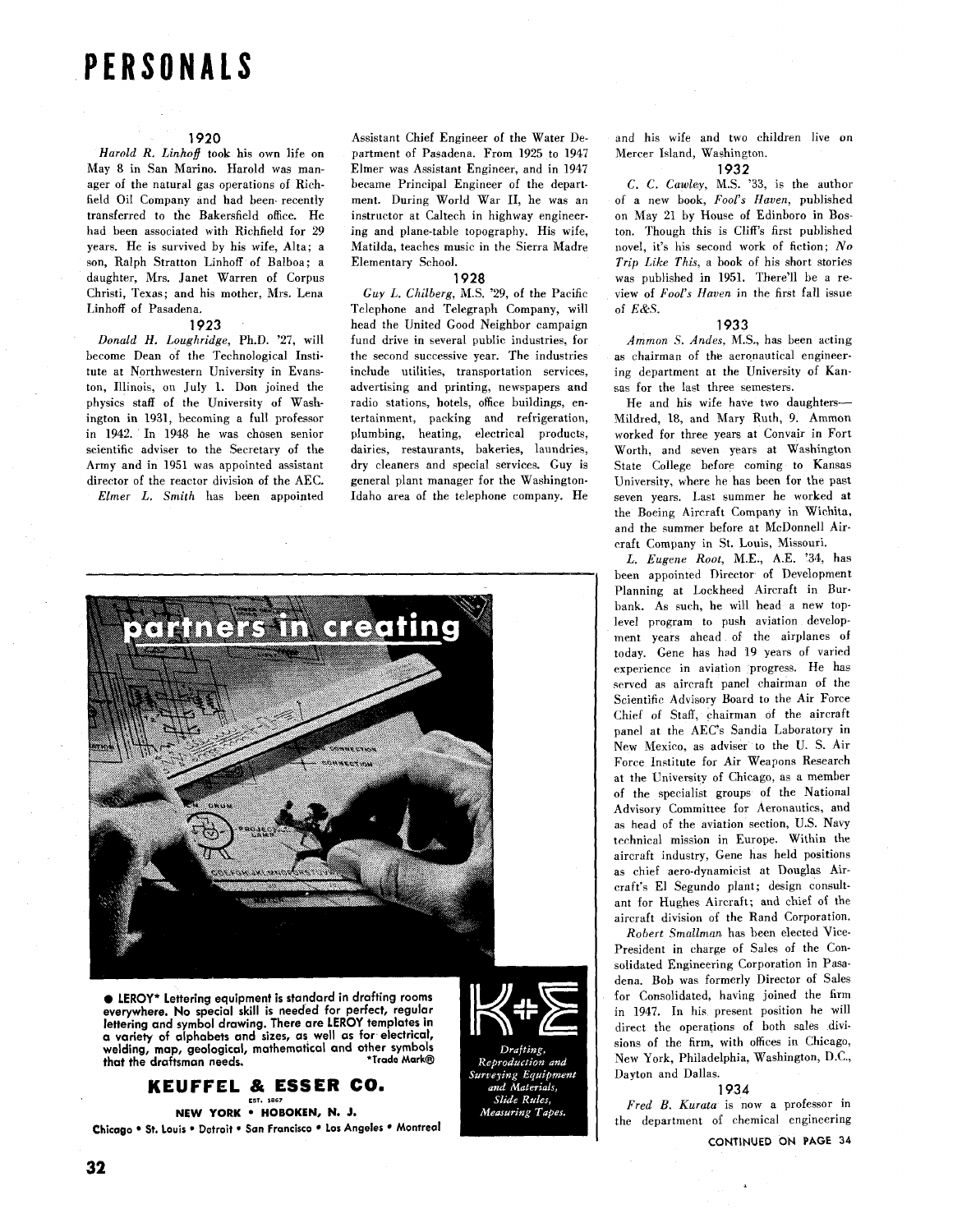# PERSONALS . . . CONTINUED

at the University of Kansas, where he has been teaching since **1947.** The Kuratas now have four children-three male, one female.

Edward B. Doll, M.S. **'35,** Ph.D. **'38,**  who is chairman of the physics department of the Stanford Research Institute, was recently named director of the military effects group of the joint AEC-DOD test organization at Yucca Flats, Nevada. He was responsible for coordinating and evaluating the various technical and scientific programs being conducted at the project. **1935** 

T. J. Deahl, M.S. **'36,** is on a special one-year training assignment with the Shell Development Company at its Houston, Texas, Refinery.

Herbert **S.** Ribner, M.S. **'37,** is now an aeronautical research scientist at the National Advisory Committee for Aeronautics, the U. S. Government's aeronautical research agency. Herb joined the staff of the Langley Aeronautical Laboratory at Hampton, Va., in **1940** and transferred to the Lewis laboratory in Cleveland, the nation's principal propulsion research center, in **1949.** He is head of the boundary layer section in the Supersonic Propulsion Division.

### *1936*

Hugh F. Colvin has been promoted to Vice-president and General Manager of the Consolidated Engineering Corporation in Pasadena. Hugh joined the company in **1947** as Treasurer and Assistant to the President, and was elected Vice-President and Treasurer last January.

John Klocksiem announced the arrival of a third child, James Andrew, on April **21, 1953.** James has a sister, Bonnie Ann, 8, and a brother, Steven John, **4%.** 

### **1938**

George G. *Wald,* M.S. **'39,** and his wife, Anne, have a son, George Jr., born on April 7, **1953.** George Sr. has worked at Lockheed for **13** years, and is a research engineer in the materials and process group.

### **1939**

Charles F. Carstarphen, M.S. **'40,** brings us up to date on some important events of the last two years. His two daughters, he says, were glad to see the arrival of a baby brother in June **'51.** In July of that year the Proctor and Gamble plant in Kansas City, where he was production supervisor, was flooded out. The next five months were spent repairing flood damage. In January **'52** he transferred to Baltimore as supervisor of the Proctor and Gamble plant there. He and his family plan to spend this summer in Portland, Oregon, and he hopes to drop by the campus in July on his way out.

Philip E. Smith is now assistant manager of the Eastman Kodak Company's Chicago processing laboratories. Phil joined the technical staff of Kodak's cine-processing laboratory in Rochester in **1939.** In **1941** he was appointed technical staff supervisor and later assistant manager of the company's film processing laboratory in Washington, D. C. From **1942** to **1946**  he was manager of the Washington laboratory, and since **1946** has served as manager of Kodak's film processing laboratory in Flushing, New York.

Curtis *M.* Lee has been in Baltimore for a year now as project engineer with Rheem Manufacturing Company at their Sparrows Point plant. The Lees' third child-Thomas Elliott-was born on May **23,** making it two boys and a girl.

### **1940**

Frank Streightoff, Ex., and his wife, Ann, have three girls and two boys. They live in Franklin, Indiana, a half hour's drive from Indianapolis, where Frank **CONTINUED ON PAGE 36** 

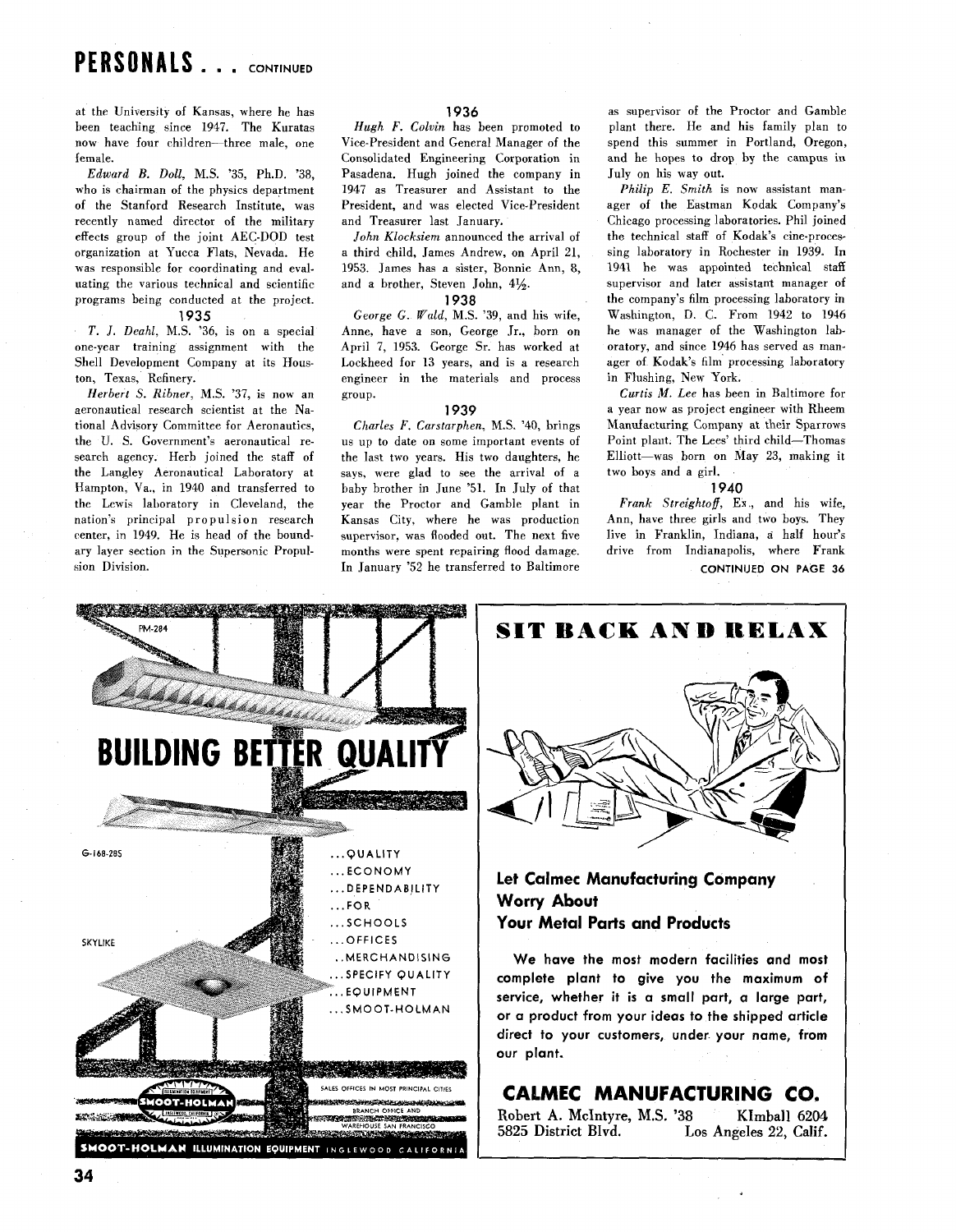# **HOW TO CUT WEIGHT | PERSONALS . . . continued AND COST IN STRUCTURAL DESIGNS**

**B Y using welded design in place of riveting, traditional splice plates and angle brackets can be reduced substantially or eliminated entirely. In their place are simple connecting units attached to structural components within the fabricator's plant. Columns, beams and girders are lighter than with riveting as a result of continuous or rigid framing made possible only with welded structural design.** 

**In the design of a multi-story frame work for The Veteran's Administration Hospital, Minneapolis, Minnesota, riveted design called for 23 17 tons of steel. Welded construction eliminated 234 tons of connecting members and saved an additional 107 tons through lighter members possible with the rigid design, a saving of 14.7%.** 

**Fabrication of steel in the shop is done in less time and for less cost with welding. Fast downhand welding techniques can be employed to cut delivery schedules. In field erection, fewer men and less equipment are required as again illustrated in the construction of the framework described above.** 



**Fig. 2. Typical Welded Constructionof** *floor welding rod' 4 erection* **clip:** 



**Latest information on designing structures to save steel and lower cost is presented in 1200 page "Procedure Handbook of Arcwelding Design and Practice". Price only \$2.00 postpaid in U. S. A.** 

### **THE LINCOLN ELECTRIC COMPANY**

**Cleveland 17, Ohio** 

**THE WORLD'S LARGEST MANUFACTURER OF ARC WELDING EQUIPMENT** 

works. He's been with Eli Lilly and Company now for **12** years. Last year he had a hand in some of the research on the new versatile antibiotic "Ilotycin," and now he's working with high vacuum low temperature drying of biological substances.

Don Kupfer announced the arrival of Madeleine Louise on April 28.

### **1941**

Brig. Gen. Richard E. Ellsworth, M.S., and 22 other men lost their lives in the crash of an RB-36 plane, according to a brief report which reached us last month. No specific date or further details were given in the report.

### **1942**

Wayne, MacRostie has recently been transferred from the California State Division of Water Resources to the staff of the State Water Project Authority in Sacramento as supervising hydraulic engineer. The MacRosties' third son was born on February 7.

### **1943**

Alfred G. Knudson, Jr. is back at Caltech as a grad student holding a Guggenheim Fellowship. A1 got his M.D. degree in **1947** from Columbia Medical School, then interned at the Huntington Hospital in Pasadena. He held a pediatrics residency at New York Hospital one year, and at Children's Hospital, Los Angeles, the next-followed by a year's research fellowship at Children's. He plans to work toward a Ph.D. in biochemical genetics and study the metabolic diseases of children.

### **1946**

John O. Nigra, M.S., plans to spend the summer in California. He's an Associate Professor of Geology at Tulane University.

### **1948**

Robert J. S. Brown is finishing up his degree in physics at the University of Minnesota and plans to work for the California Research Corporation in La Habra. His wife, Phyllis, gets her M.D. this month and plans to intern at the Harbor General Hospital in Torrance, Calif.

### **1949**

Arthur E. Bryson, M.S., Ph.D. **'51,** was recently appointed Assistant Professor of Mechanical Engineering at Harvard University. He was previously a research physicist with the Hughes Aircraft Company.

Carl Price says he's successfully avoided going to work for one more year. He has a National Science Foundation postdoctoral fellowship for study in Sheffield, England for **1953-54.** Liz Price and their toddler will conduct a study on the composition of Yorkshire Pudding.

Robert D. Forester, M.S. '50, became the father of a baby girl, Teri Lynn, on April 25.

Jack L. White, who was at the Uni-

versity of California's Division of Mineral Technology on an AEC predoctoral fellowship, plans to spend next year at the Imperial College of Science and Technology, Division of Chemistry, in London, England.

### **1950**

John R. Reese. M.S.. became a father on May **15.** It's a boy-Charles Pearson. John's wife is the former Virginia Pearson of Atlanta, Ga., whom he married in September, **1951.** In April the Reeses returned to New Orleans from California, after John spent six months on a temporary assignment with the California Research Corporation in La Habra. He is now working as a geophysicist with the California Company in New Orleans.

Harry L. Masser, Jr., I.D., is being transferred back to California to work at the Whittier Research and Development Laboratories. During the two years which he spent in Baltimore, he says, their group grew into a new division of the Rheem Manufacturing Company-the Equipment Container Division (shock and weather protective containers for shipping and **stor**age of ordnance material, aircraft engines, missiles, components).

Richard *A.* McKinnon and his wife, of Artesia, Calif., were blessed with "another income tax deduction" on May 10, **1953.**  They call him Douglas Alexander, and expect he will make the class of '73 or '74. Dick recently accepted a position with the International Paper Company as plant engineer.

Ens. Arthur *R.* Benton, Jr. has been in the U. S. Coast & Geodetic Survey since graduation from Tech. He has spent the last three summers aboard the USC&GS Ship Pioneer doing hydrographic surveying of the Bering Sea and the Aleutian area. Mighty cold, he says, but the fishing was unbeatable. During the winter they tied up in Oakland, Calif. Since last January, he has been doing geodetic surveying on the stateside, and his particular triangulation party does its winter work in Florida and summer work in Wisconsin. They have been working their way up from Miami and West Palm Beach along the East Coast, and will switch to the Wisconsin project this month.

Robert B. McClure, M.S., has a daughter, Jennifer Rohbins, born last August 22. The McClures live in Indianapolis.

Kazim Ergin, Ph.D., writes from Turkey that he became the father of a boy, named Biilent Yusuf Ergin, on April 25. Kazim was recently appointed Director of the Geology Department of the M.T.A. Enstitiisii at Ankara.

### **1951**

Kent Stratton starts work for the AEC in Oak Ridge, Tenn., on July 1, **1953.** 

CONTINUED ON **PAGE** 38